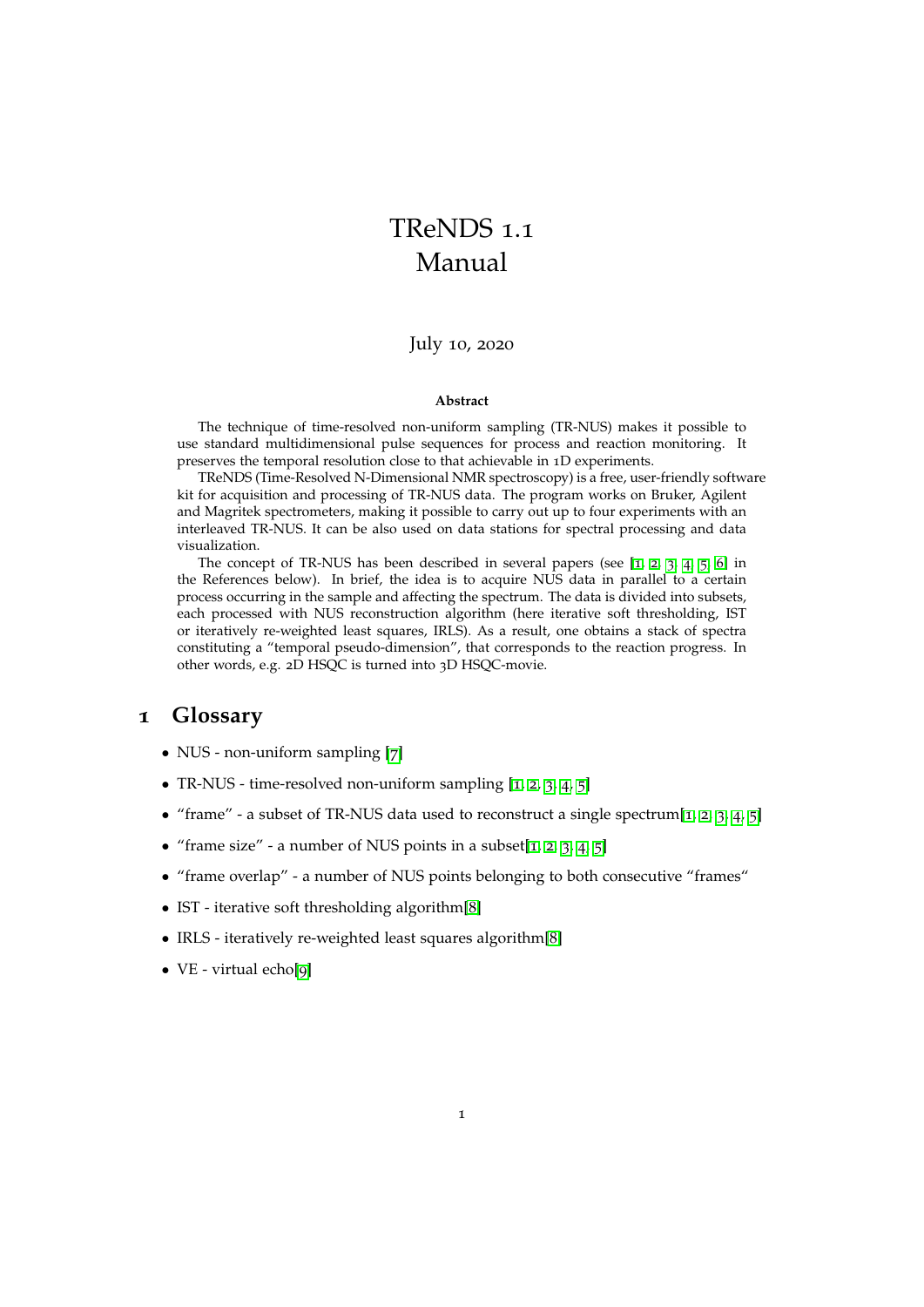# **2 Programs in the TReNDS package**

- trends-agilent-acq.py interleaved TR-NUS acquisition macro for Agilent
- makeFID data management macro for Agilent
- trends-bruker-acq.py interleaved TR-NUS acquisition macro for Bruker
- trends-bruker-acq-temperature.py temperature-sweep TR-NUS acquisition macro for Bruker
- trends-magritek-acq , trends-magritek-acq\_2exp interleaved TR-NUS acquisition macros (2 or 3 interleaved experiments) for Magritek
- trends-proc.py TR-NUS processing GUI

# <span id="page-1-0"></span>**3 Installation**

# **3.1 Linux**

For Linux, we recommend installation via python-pip program. Additionally we recommend to download and install gtk-3 versiion of wxPython library from [https://extras.wxpython.](https://extras.wxpython.org/wxPython4/extras/linux/) [org/wxPython4/extras/linux/](https://extras.wxpython.org/wxPython4/extras/linux/) using instructions provided in [https://wxpython.org/pages/](https://wxpython.org/pages/downloads/index.html) [downloads/index.html](https://wxpython.org/pages/downloads/index.html)

# **3.1.1 Using python-pip:**

- 1. Install MddNMR package from <http://mddnmr.spektrino.com>
- 2. Install python-pip (e.g. sudo apt-get install python-pip or yum install python-pip)
- 3. Download TReNDS\_NMR-1.1.0-py3-none-any.whl or TReNDS\_NMR-1.1.0-py2-none-any.whl from <http://trends.spektrino.com>
- 4. Install TReNDS: pip install TReNDS\_NMR-1.1.0-py2-none-any.whl or pip3 install TReNDS\_NMR-1.1.0depending on your choice of python
- 5. You can start TReNDS by typing in terminal: trends-proc.py

### **3.1.2 Using source code:**

- 1. Install MddNMR package from <http://mddnmr.spektrino.com>
- 2. Check if you have the following python packages:
	- wxpython (version 2.8 or newer. We recommend version 4)
	- matplotlib
	- scipy (version 0.14.0 or newer).
	- numpy
	- nmrglue (version 0.6 or newer)
	- python2.7 or python3.4 (or newer)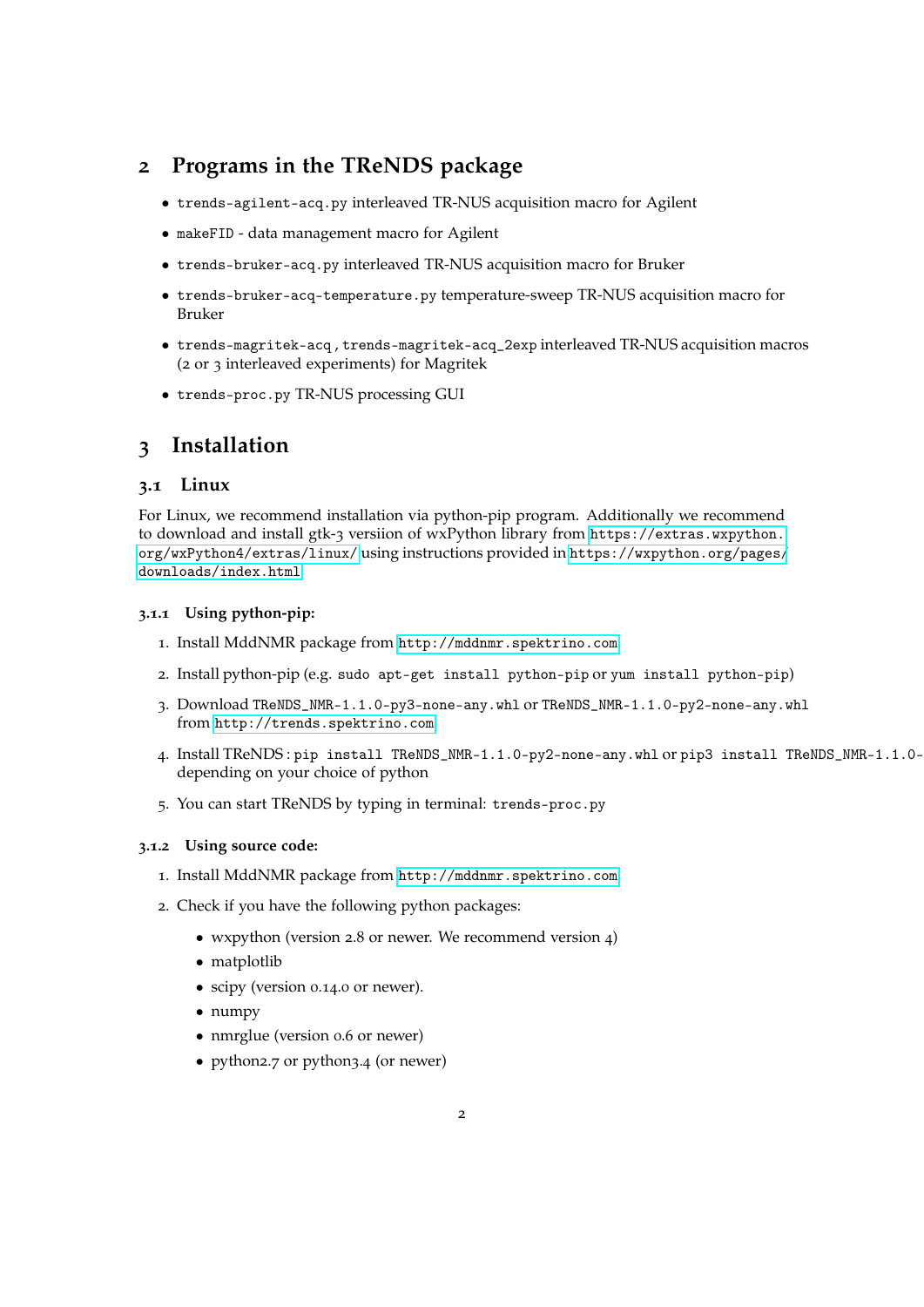- . If your system does not have the above mentioned packages, you can install them via python-pip or use Anaconda python distribution (recommended for old systems)
- . Download the source code from <http://trends.spektrino.com> and unpack it
- . Run: trends-proc.py in the folder containing the source code

# **.2 MacOS**

- **.2.1 Using dmg installer**
	- . Install MddNMR package from <http://mddnmr.spektrino.com>
	- . Download TReNDS.dmg from <http://trends.spektrino.com>
	- . Open TReNDS.dmg and drag TReNDS App to Application folder
	- . Open TReNDS from Applications

### **.2.2 Using python-pip**

Follow the instructions for Linux

### <span id="page-2-0"></span>**.3 Windows**

On Windows TReNDS 1.1 works only under Windows 10, Version 2004, Build 19041 with wsl2. The reason is that currently MddNMR package works only on UNIX systems and has to be installed in Windows for Linux Subsystem (WSL). Since TReNDS 1.1 we utilize the function available only on the WSL2.

- . Activate WS2L: <docs.microsoft.com/en-us/windows/wsl/install-win10>
- 2. On WSL2 terminal install additional packages: numpy, dos2unix (On Ubuntu: sudo apt-get install dos2u
- . Install NMRPipe and MDDNMR package in WSL2: [https://www.ibbr.umd.edu/nmrpipe](https://www.ibbr.umd.edu/nmrpipe/install.html)/ [install.html](https://www.ibbr.umd.edu/nmrpipe/install.html)<http://mddnmr.spektrino.com>
- . Download TReNDSsetup.exe from <http://trends.spektrino.com>
- . Install TReNDS
- . Launch TReNDS from Start Menu

### **.3.1 Using python-pip**

Windows 10 TReNDS version works only on Python3. You can also install TReNDS on Widnows using pip method. To do this follow steps 1-3 from Windows instruction and then follow the instructions for Linux.

# **Using TReNDSacquisition macros**

The acquisition system works for Agilent, Bruker and Magritek systems.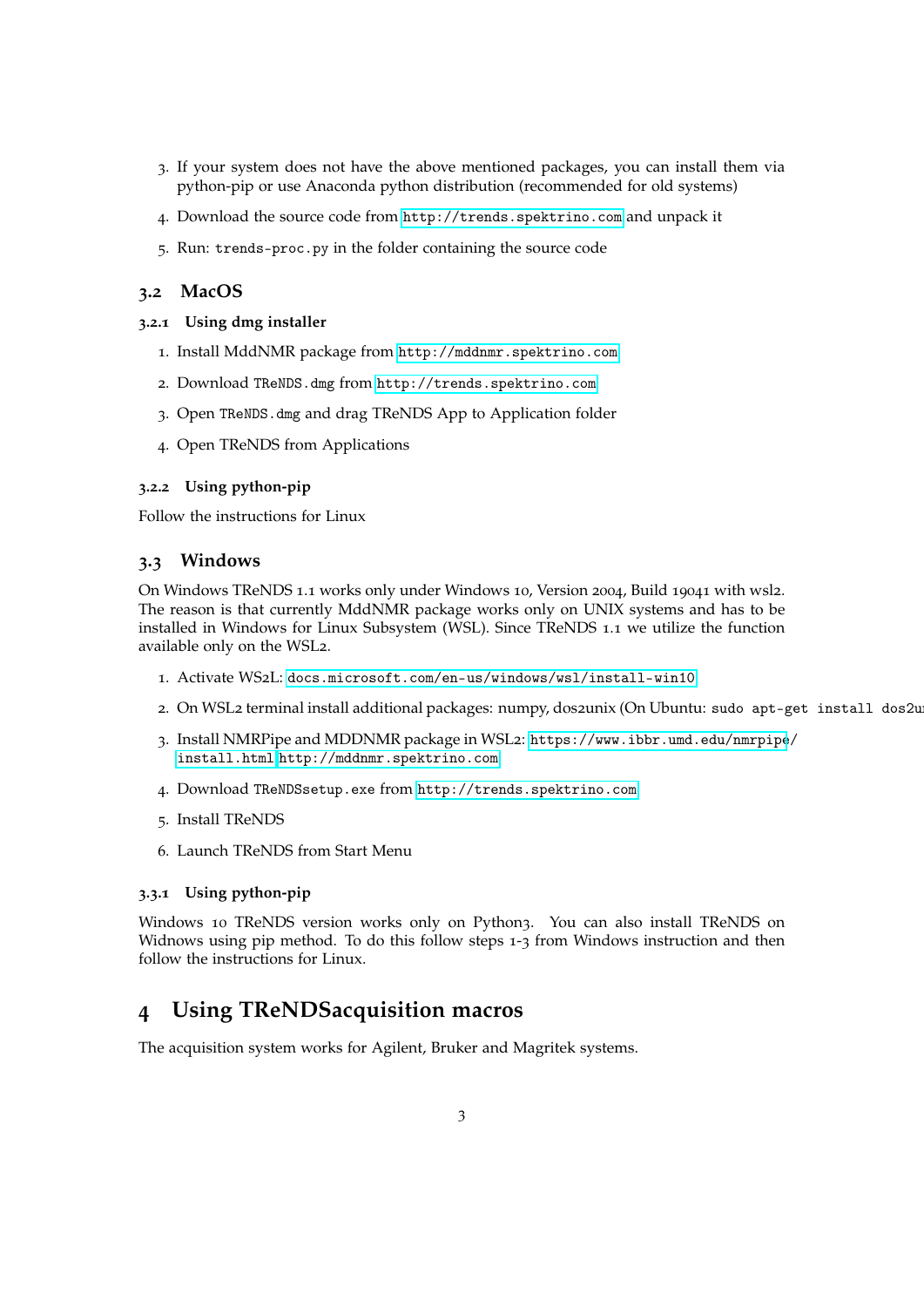# <span id="page-3-3"></span>**4.1 Agilent**

Before the first use of TReNDS on Agilent system, copy file makeFID to maclib folder (e.g. /userpath/vnmrsys/maclib/makeFID). Ensure that makeFID file has read/write accessibility. makeFID can be downloaded from <http://trends.spektrino.com>.

- 1. Open Agilent's VnmrJ software
- 2. Type listenon in VnmrJ console

The return message shown in Figure [1](#page-3-0) should appear:

| $\bullet$                   | <b>VnmrJ</b>                                                   | $\Box$ $\times$<br>-- |
|-----------------------------|----------------------------------------------------------------|-----------------------|
| <b>Eile</b><br>View<br>Edit | Process Tools Help<br>Experiments<br>Acquisition<br>Automation |                       |
|                             | Tol<br><b>IMM</b>                                              | $vp_1$                |
| ArrayedSpectra              | ljexp1                                                         |                       |
| <b>ProcessPlot</b>          | listenon                                                       |                       |
| <b>Frame</b><br>Viewport    | Receipt of external messages is now enabled                    |                       |
| <b>OuickSubmit</b>          |                                                                | יע                    |

<span id="page-3-0"></span>Figure 1: Typing listenon in VnmrJ console

- 3. Run trends-agilent-acq.py in the terminal
- 4. Choose the number of 2D spectra for interleaved acquisition

User can select up to three 2D spectra for interleaved acquisition. If more than one 2D spectrum is selected (one is default), a new panel or panels will appear. Every panel is separated by a horizontal line and corresponds to the acquisition and processing parameters of a single 2D spectrum (Figure [2](#page-4-0)).

- 5. Prepare a 1D experiment in Agilent's VnmrJ software and put its number into TReNDS in the *'1Dacq'* field. The *'1Dacq'* field is located in the panel of the first 2D spectrum (shown in Figure [2](#page-4-0)). Acquiring a 1D spectrum in an interleaved manner can be disabled by choosing *2D only* mode.
- <span id="page-3-1"></span>6. Prepare a 2D experiment in Agilent's VnmrJ software and put the experiment number into TReNDS in the *'2D Template'* field.

If user selects more than one 2D spectrum for interleaved acquisition, the following steps in this section must me repeated for every 2D spectrum in the corresponding panel: [6](#page-3-1), [7](#page-3-2), [9](#page-5-0).

<span id="page-3-2"></span>7. Click *Acquire* –> *NUS tab* –> *Enable non-uniform sampling* –> *Use advanced schedule options* in VnmrJ workspace with a prepared 2D experiment and then click *'Build'* (See Figure [3](#page-4-1)).

**IMPORTANT: in case of Biopack change 'Schedule mode' (Advanced options) from 'Auto' to 'Index'**

The parameters selected for building the NUS schedule in VnmrJ are not taken into account by an interleaved acquisition in TReNDS. However, it is important to enable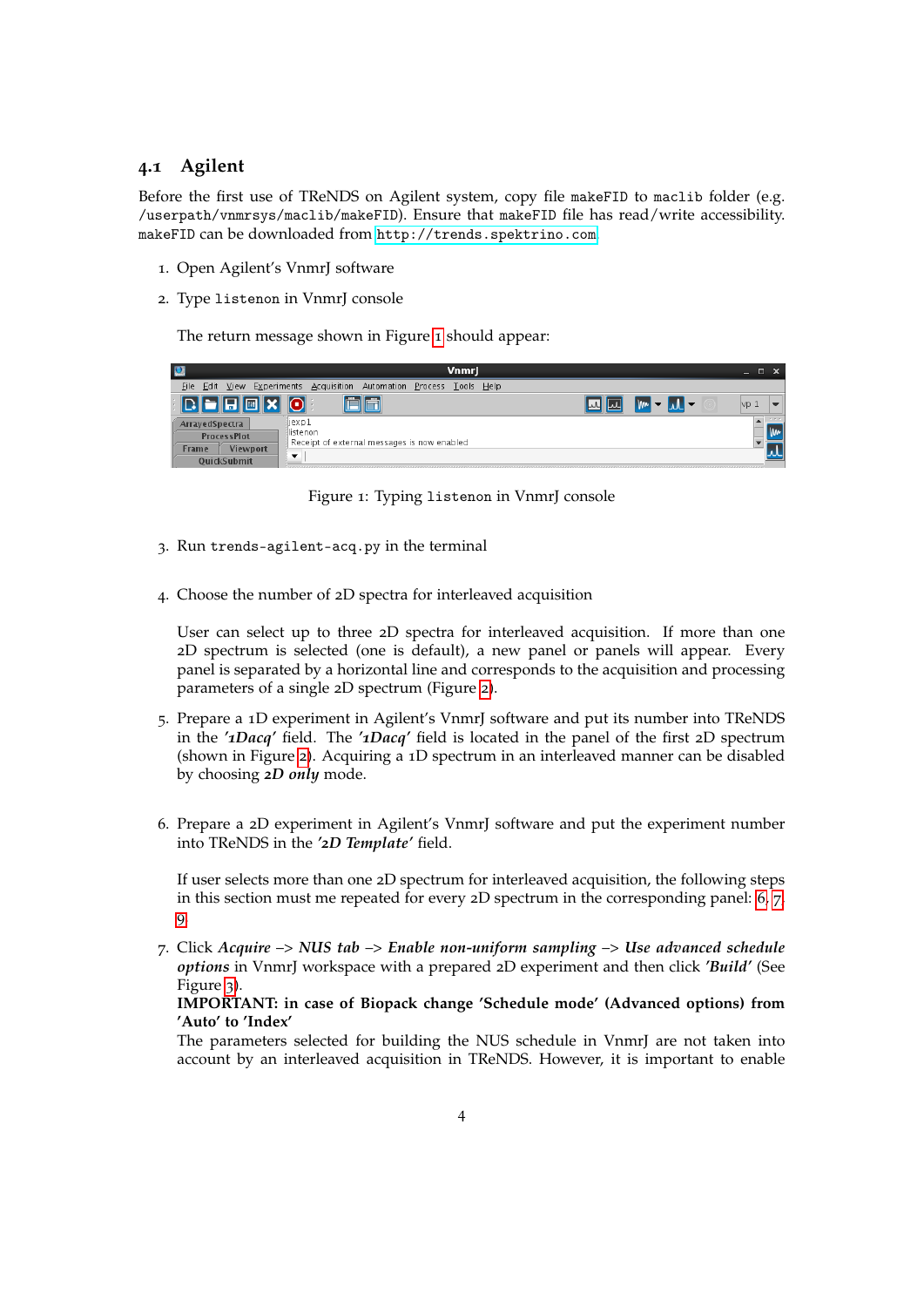| <b>Interleaved Acquisition</b>                                                                           |                                                                                 |  |  |  |  |
|----------------------------------------------------------------------------------------------------------|---------------------------------------------------------------------------------|--|--|--|--|
| 2D only mode                                                                                             |                                                                                 |  |  |  |  |
| /home/krzysztof/2                                                                                        | Choose sampling schedules                                                       |  |  |  |  |
| Go!                                                                                                      | Stop!                                                                           |  |  |  |  |
| Number of 2D spectra used                                                                                | $2 \div$                                                                        |  |  |  |  |
| 2D Template<br>2D acq.<br>1D acq<br><b>Steps</b><br>$102 \div$<br>$100 \div$<br>$101 \div$<br>Spectrum:1 | $100 \div$                                                                      |  |  |  |  |
| l x<br>2D Template<br>2D acq.                                                                            | <b>Choose sampling files</b><br>Please choose sampling file for each experiment |  |  |  |  |
| $103 \div$<br>$104 \div$<br>Spectrum:1<br>Spectrum:2                                                     | /home/krzysztof/nls.hdr_3                                                       |  |  |  |  |
| Spectrum:2                                                                                               | /home/krzysztof/nls.hdr 3                                                       |  |  |  |  |
|                                                                                                          | ok                                                                              |  |  |  |  |

<span id="page-4-0"></span>Figure 2: Acquisition setup interface for Agilent (trends-agilent-acq.py ) with sampling schedule selection window open. Data will be saved in /home/krzysztof/2. NUS experiment templates are set in experiments number 101 and 103, acquisition will be run in 102 and 104. Additionally, 1D experiment set up in 100 will be run. Every step of acquisition will involve measurement of 1D spectrum in 100, 2 NUS points in 102, and 2 NUS points in 104. The 100 steps of acquisition will be performed (200 NUS points for every 2D experiment).

| Acquire<br><b>Start</b>                                                                                                                                                                                   | Sequence diagram<br><b>Show time</b><br>Go  <br>Stop<br><b>Arrays</b><br><b>Process</b>                                                                                                                                                                                                                                                                                                                                                                                                                                                | <b>Sequence help</b>                                          |
|-----------------------------------------------------------------------------------------------------------------------------------------------------------------------------------------------------------|----------------------------------------------------------------------------------------------------------------------------------------------------------------------------------------------------------------------------------------------------------------------------------------------------------------------------------------------------------------------------------------------------------------------------------------------------------------------------------------------------------------------------------------|---------------------------------------------------------------|
| <b>Defaults</b><br>Acquisition<br><b>Pulse Sequence</b><br><b>NUS</b><br><b>PRESAT</b><br><b>WET</b><br><b>CPMG</b><br><b>Parameters</b><br><b>Channels</b><br>Flags<br><b>Future Actions</b><br>Overview | $\triangleright$ Enable non-uniform sampling<br>-t1 sampling schedule-<br>No. increments in reconstructed data 256<br>256<br>╺<br>(Resolution: 137.5 Hz/pt; Max. evolution time: 0.00724 s )<br>Sampling density 50.00<br>50<br>$\blacktriangledown$ %<br>(128 increments recorded; total experiment time 26.3 min)<br><b>Show schedule text file</b><br>$\triangleright$ Use advanced schedule options<br>Schedule order<br>Schedule type<br><b>Build</b><br>Sequential<br>$\bullet$ Random<br><b>Delete</b><br>Random<br>Poisson gap | Schedule weighting<br>O None<br>◯ Window function<br>$O$ Pbox |
|                                                                                                                                                                                                           | $\blacksquare$<br>Ш                                                                                                                                                                                                                                                                                                                                                                                                                                                                                                                    |                                                               |

<span id="page-4-1"></span>Figure 3: Enabling NUS and building schedule in VnmrJ

NUS in VnmrJ experiment and create an appropriate file structure by clicking the *Build* button.

8. Set the number of *Steps*

TReNDS defines *'step'* as a measurement of 2 NUS points in the indirect dimension (2 increments) for every interleaved 2D experiment in a cycle. For example, for a set-up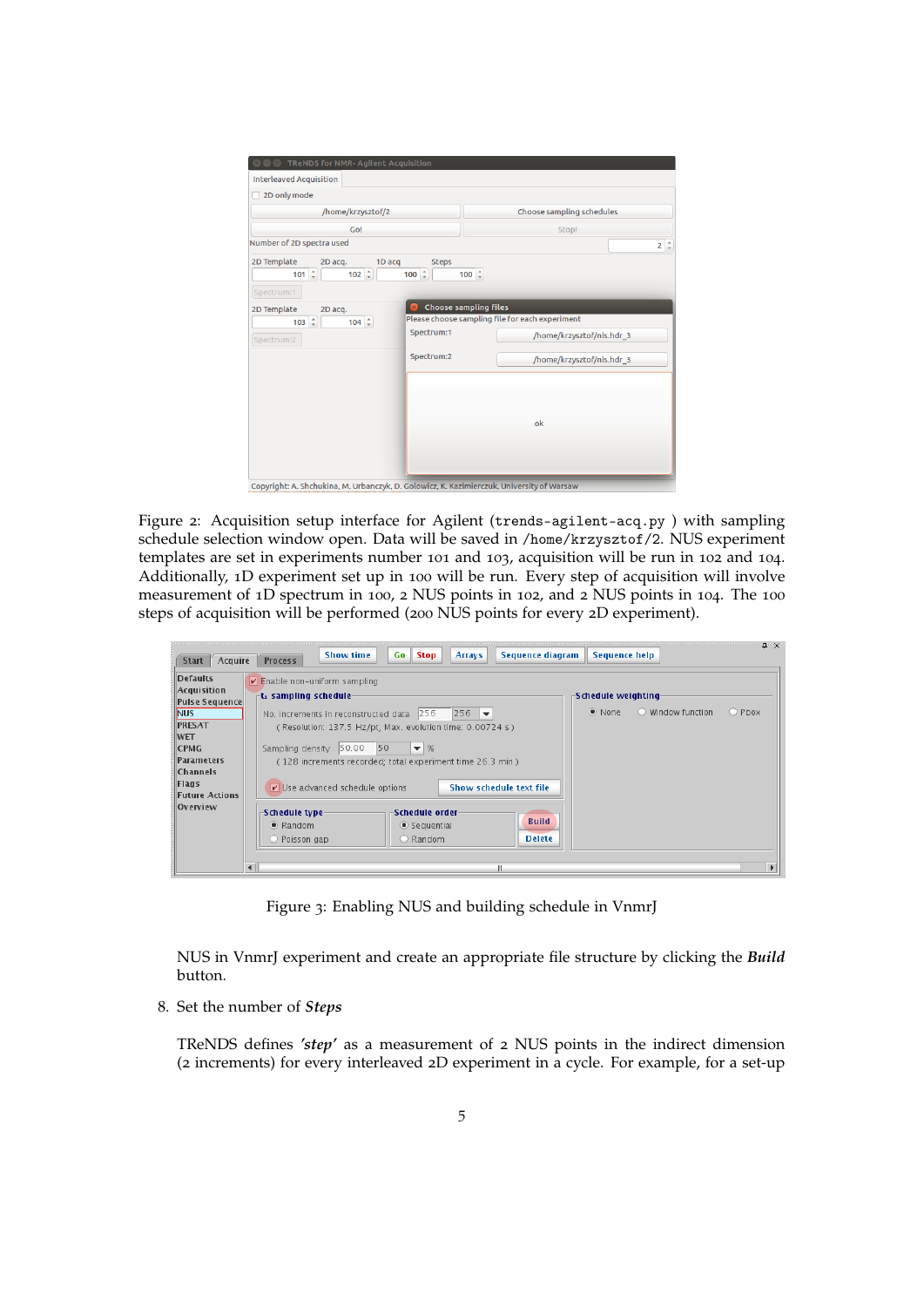involving one 1D experiment and two 2D experiments, one step of an interleaved acquisition cycle means:

Acquire 1D spectrum –> Acquire 2 indirect dimension points of the first 2D spectrum –> Acquire 2 indirect dimension points of the second 2D spectrum.

The number of steps define the number of interleaved acquisition cycles.

<span id="page-5-0"></span>9. Choose an empty experiment workspace in Agilent's VnmrJ software and put its number into TReNDS in *'2D acq'* field.

This will be the working directory for the acquisition of a 2D experiment. In practice, the experiment does not have to be empty. However, existing parameters and data stored in this experiment will be overwritten.

10. Choose *sampling schedule* file in TReNDS .

Non-uniform sampling schedule is a text file, which can be generated using nussampler program from MddNMR package (required for data processing - see installation section, Paragraph [3](#page-1-0)).

### *IMPORTANT NOTES*:

- The number of points in a generated NUS schedule divided by 2 is the limiting maximum number of *Steps* (for example, 20,000 points in the NUS schedule file is the number limiting *Steps* to 10,000).
- The maximum increment value in a NUS schedule must be equal to the number of increments (ni parameter) in a prepared 2D experiment (see Point [6](#page-3-1) in this section). For example, a 2D experiment prepared in Agilent's VnmrJ software has the ni parameter set to 256, and the generated NUS schedule includes *X* points from 0 to 255.
- TReNDS can exploit different NUS schedules for each of the interleaved 2D experiments.
- Acquisition macro sets a number of steady-state scans to zero.
- 11. Choose *Working Directory*.

Working directory is a place where TReNDS creates folders structure for a given interleaved measurement. Acquired and processed data will be saved there.

- 12. Click the *'Go!'* button to start acquisition.
- 13. User can stop the acquisition any time using the *'Stop!'* button. (Warning! The acquisition will stop after one cycle of interleaved experiments)

### **4.1.1 Agilent acquisition example**

The example shows how to fill in TReNDS fields in compliance with prepared VnmrJ experiments to perform interleaved acquisition of one 1D spectrum (PROTON) and three 2D spectra (TOCSY, HSQC, and HMBC).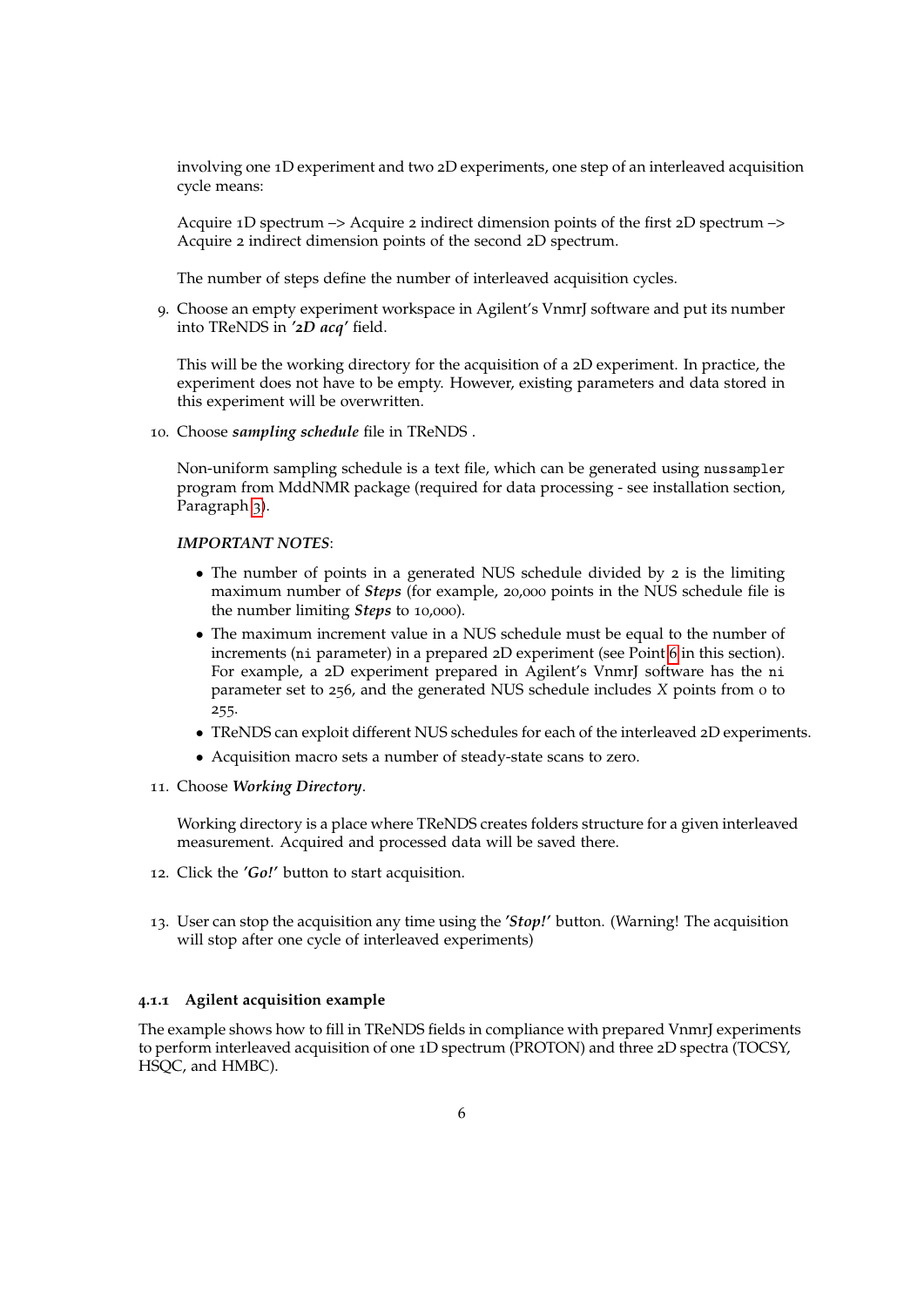1. Actions in Agilent's VnmrJ software:

```
listenon
jexp100
PROTON
nt=1 d1=1 ...
jexp101
zTOCSY
ni=256 nt=2 ...
enabling NUS and clicking 'build' button (Figure 3)
jexp103
gHSQCAD
ni=256 nt=4 ...
enabling NUS and clicking 'build' button
```
2. TReNDS GUI filled according to prepared experiments

Figure [2](#page-4-0) presents TReNDS ready for performing interleaved acquisition.

3. Click *'Go!'* to start acquisition

### **4.2 Bruker**

Put file trends-bruker-acq.py into directory /opt/topspin3.5pl7/exp/stan/nmr/py/user/ (or appropriate, corresponding to your TopSpin distribution).

- 1. Open *Topspin*
- 2. Prepare experiments to acquire (standard 2D)
- 3. Type edpy
- 4. Execute trends-bruker-acq.py (see Figure [4](#page-7-0))
- 5. Set the number of steps
- 6. Choose a sampling schedule file from trends-bruker-acq.py
- 7. Choose 2D and 1D experiments as templates. (**Do not use 'Find' button! this will crash our script**)
- 8. Choose a folder to save the acquired data
- 9. Click *Start Acquisition!*
- 10. *Start Acquisition!* will show progress in the acquisition.

# **4.3 Magritek**

To use TReNDS on Magritek Spinsolve spectrometers, you need to have SpinsolveExpert program installed. Four acquisition macros for Magritek are provided:

1. trends-magritek-acq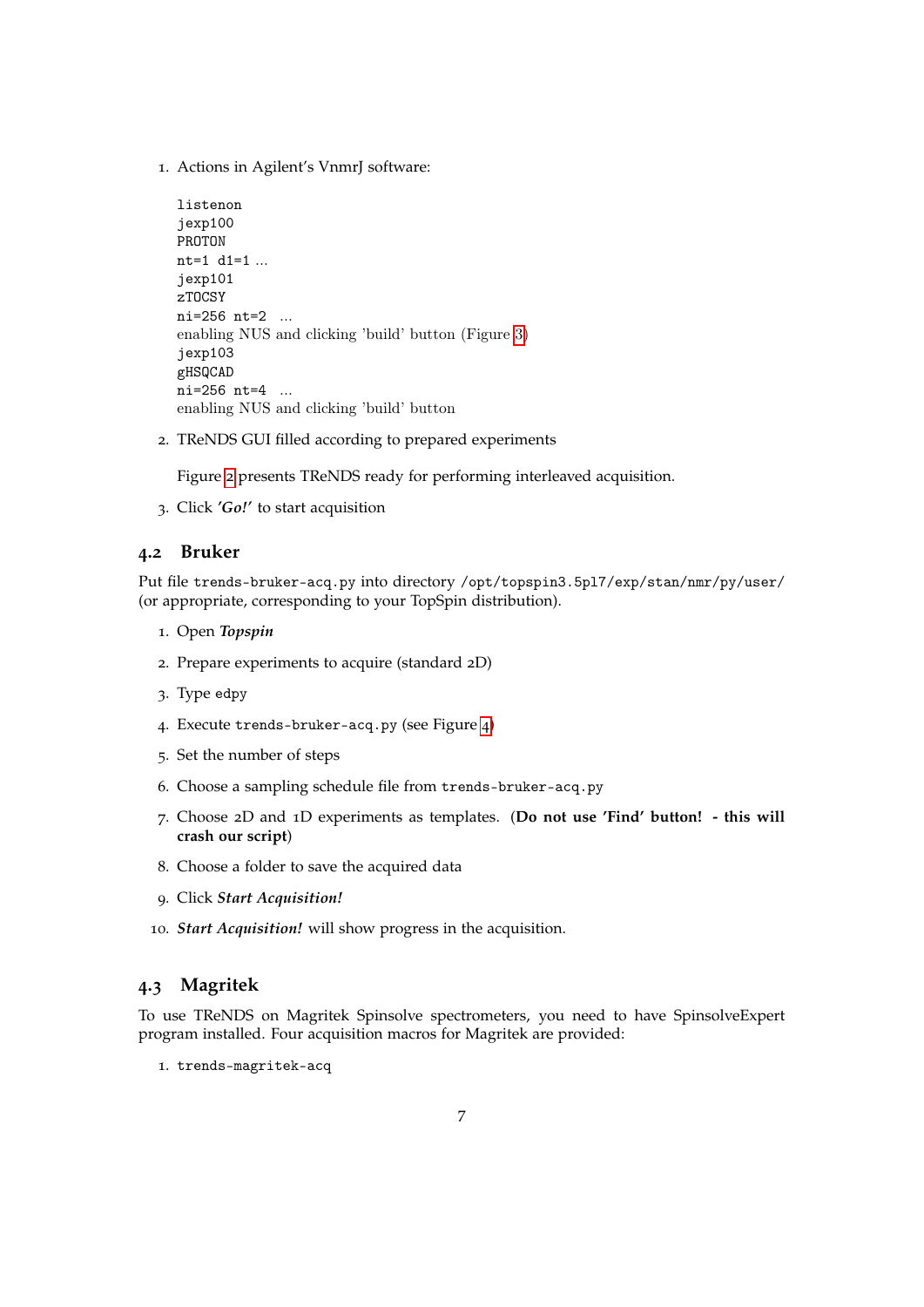| TReNDS Acquisition module for TopSpin                             |  |  |  |  |
|-------------------------------------------------------------------|--|--|--|--|
| $2^\circ$<br>100 C Number of 2D exp:<br>Steps for IL acquisition: |  |  |  |  |
| 1D template is: /home/krzysztof/1/1                               |  |  |  |  |
| 2D acquisition only                                               |  |  |  |  |
|                                                                   |  |  |  |  |
| Sampling file: /home/krzysztof/nls.hdr_3                          |  |  |  |  |
| 2D template is: /home/krzysztof/2/10                              |  |  |  |  |
| *******************2D exp No 2*******************                 |  |  |  |  |
| Sampling file: /home/krzysztof/nls.hdr_3                          |  |  |  |  |
| 2D template is: /home/krzysztof/2000/11                           |  |  |  |  |
| ********************2D exp No 3*******************                |  |  |  |  |
| Choose sampling schedule                                          |  |  |  |  |
| Choose experiment to be used as 2D template                       |  |  |  |  |
|                                                                   |  |  |  |  |
| Acquired data will be saved in /home/krzysztof/trends_experiment  |  |  |  |  |
|                                                                   |  |  |  |  |
| <b>Start Acquisition!</b><br>Stop Acquisition!                    |  |  |  |  |
|                                                                   |  |  |  |  |

<span id="page-7-0"></span>Figure 4: Acquisition setup interface for Bruker (trends-bruker-acq.py ) with one 1D experiment and two 2D experiment templates set. Data will be saved in /home/krzysztof/2. NUS experiment templates are taken from /home/krzysztof/2/10 and /home/krzysztof/2000/11. Every step of acquisition will involve measurement of 1D spectrum, 2 NUS points in experiment 1, and 2 NUS points in 2000. The 100 steps of acquisition will be performed (200 NUS points for every 2D experiment).

- 2. trends-magritek-acq\_2exp
- 3. trends-magritek-acq-calib
- 4. trends-magritek-acq\_2exp-calib

The first two allow to interleave 1D and 2D experiment (trends-magritek-acq) or 1D and two 2D experiments (trends-magritek-acq\_2exp). The next two are their modifications ("-calib"), which include frequency calibration experiment, namely Findf0-H. The quick calibration experiment is placed before 1D experiment in the interleaved loop. The experiment finds proton resonant frequency for the highest peak and set transmiter offset to 4.72 ppm for 1H and 110 ppm for 13C (values can be set manually in a macro). Using "-calib" version may be useful when B0 field remains unstable and peaks does not move in a course of monitored process.

Additionally, SpinsoleExpert's sequences do not have NUS support. Therefore, the pulse programs have to be modified before TReNDS interleaved acquisition can be run. The listed macros assign Sampling Schedule to a *NUSFile* . Variable *NUSFile* should be added to the pulse sequence "default parameters" and "user interface", and must be imported in "Experiment control" macro. The loop over mixing time in "Experiment control" needs to be modified for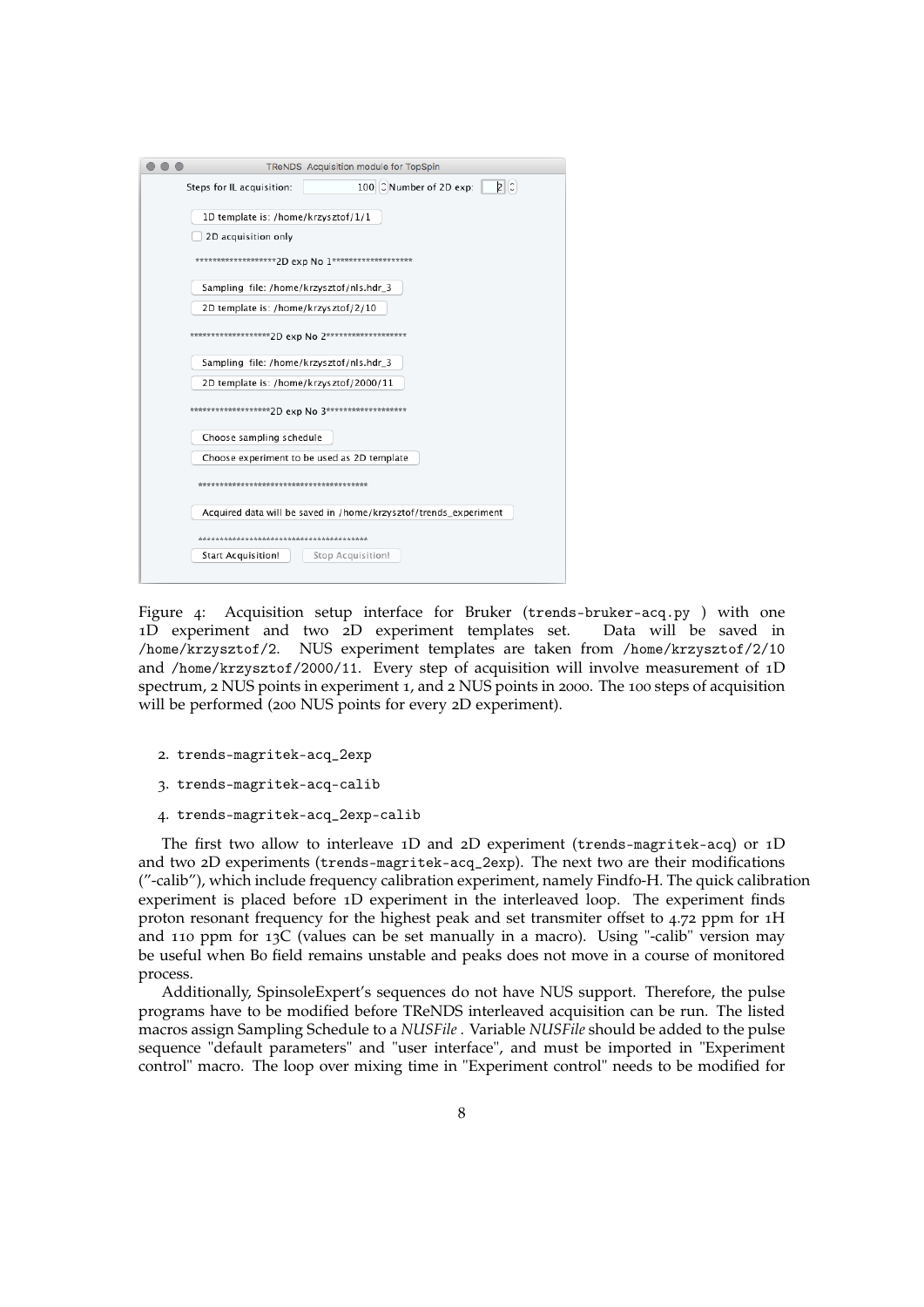| C Interleaved Acquisition: 1D + 2 x 2D |                       |   |                     |      |                         |     | $\Box$ | $\times$ |
|----------------------------------------|-----------------------|---|---------------------|------|-------------------------|-----|--------|----------|
| Run                                    | Abort<br>Close        |   |                     |      |                         |     |        |          |
| Number of Steps                        | 1000                  |   |                     |      |                         |     |        |          |
| Path for saving                        | ICN.                  |   |                     |      |                         |     |        |          |
|                                        |                       |   |                     |      |                         |     |        |          |
| Number of Scans                        | 1H Offset [Hz]<br>4   | o | Number of Scans     | 2    | 1H Offset [Hz]          | ١o  |        |          |
| Dummy cycles                           | 13C Offset [Hz]<br>h. | o | Dummy cycles        | h    | 13C Offset [Hz]         | lo. |        |          |
| Sampling schedule                      | lc:\                  |   | Sampling schedule   | lc:\ |                         |     |        |          |
| 2D experiment seq.                     | HSQC-HC_ME_NUS        |   | 2D Experiment seq.  |      | gDQFcosy_states-FAD_NUS |     |        |          |
| Indirect dim. SW                       | 500                   |   | Indirect dim. SW    | 1000 |                         |     |        |          |
| Repetition Time(ms)                    | 3000                  |   | Repetition Time(ms) | 3000 |                         |     |        |          |
| Dwell Time (us)                        | 1                     |   | Dwell Time us)      | 200  |                         |     |        |          |
| Points in dir. dim.                    | 300                   |   | Points in dir. dim. | 2048 |                         |     |        |          |
| nrEchoes                               | 1024                  |   | nrEchoes            | I٥   |                         |     |        |          |
|                                        |                       |   |                     |      |                         |     |        |          |
| Nr scans                               | I1.                   |   |                     |      |                         |     |        |          |
| Repetition Time(ms)                    | 3000                  |   |                     |      |                         |     |        |          |
| Dwell Time (us)                        | 200                   |   |                     |      |                         |     |        |          |
| Number of points                       | 8192                  |   |                     |      |                         |     |        |          |
|                                        |                       |   |                     |      |                         |     |        |          |
|                                        |                       |   |                     |      |                         |     |        |          |
|                                        |                       |   |                     |      |                         |     |        |          |

<span id="page-8-0"></span>Figure 5: Acquisition macro GUI for Magritek

including *NUSFile* . If You need any help with pulse sequence modification, please contact us.

Follow these simple steps to acquire a data:

- 1. Place acquisition macros in "Scripts" catalogue in Spinsolve Expert directory (/userpath/Applications/SpinsolveExpert/Scripts).
- 2. Open Spinsolve Expert software and select one of the earlier mentioned macros from Scripts list. The Interleaved Acquisition GUI should appear (Fig [5](#page-8-0))
- 3. Define path for saving, 2D experiment pulse sequence name, sampling schedule and all required acquisition parameters.

Definition of *Steps* and informations regarding *Sampling Schedule* can be found in Agilent section ([4](#page-3-3).1). All fields must be filled. When correlation experiment other than H-C is performed, the *13C offset* field should be filled with anything (eg. "-" or "0"). The same rule concerns *nrEchoes* parameter, which is characteristic only for carbon correlation experiments.

4. Press *Run* button to start acquisition

The acquisition can be aborted anytime with *Abort* button

5. Acquired data can be processed in TReNDS running on Windows platform (See Paragraph [3](#page-2-0).3) as well as on MacOS and Linux systems.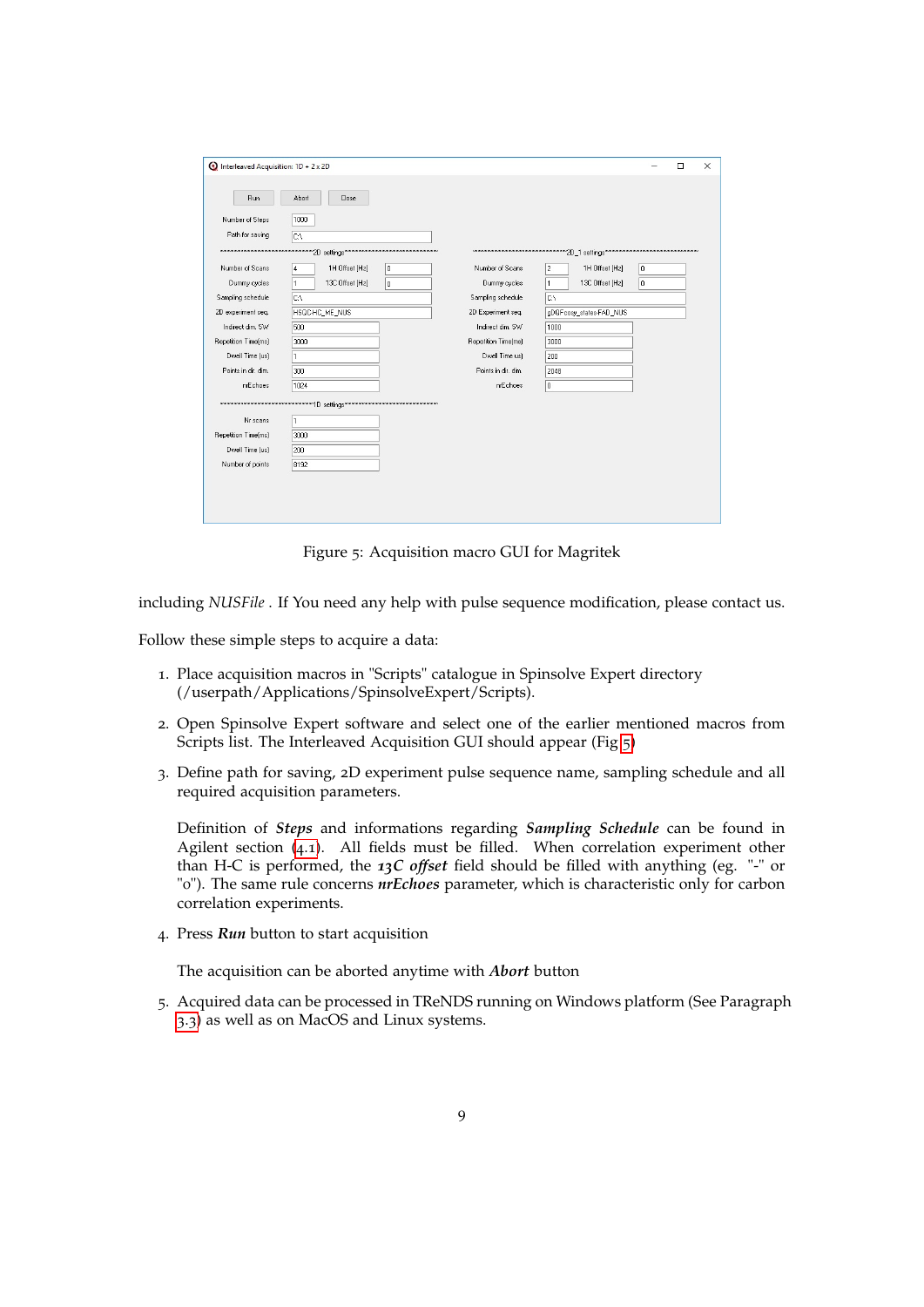- *IMPORTANT NOTES*: Magritek's variables *nrPnts* (Points in dir. dimension) and *dwellTime* (Dwell Time) have different definitions when applied in H-C experiments. If you are not sure how to fill it, just copy values from standard Magritek parameters.
- Typically for Magritek, direct dimension is recorded with a very broad spectral width. When processing a data, remember to trim F2 dimension to reduce processing time.

### **4.4 Other platforms**

TReNDS is developed on the platforms to which the authors have access. If we do not support your spectrometer please contact us. We can arrange a cooperation and develop TReNDS module (with your help) for the new platform.

# **5 Data processing and Analysis**

### **5.1 Data storage system**

All data are stored in a selected folder with the following subfolder structure:

• **Acquired**

1D

0,1,2. . . - number reflects TReNDS step

2D

0,1,2. . . - number reflects TReNDS step

2D\_1 (if more than one 2D experiment is chosen)

0,1,2. . . - number reflects TReNDS step

2D\_2 (if more than two 2D experiments are chosen)

0,1,2. . . - number reflects TReNDS step

### • **Reconstructed**

 $2D$ 

0,1,2. . . - the number of a reconstructed frame

2D\_1 (if more than one 2D experiment is chosen)

0,1,2. . . - the number of a reconstructed frame

2D\_2 (if more than two 2D experiments are chosen)

0,1,2. . . - the number of a reconstructed frame

• **Analysis**

Peak tracking data, e.g., Peak\\_at\\_3.398\\_77.678.txt.

• **DynamicsCenter**

Data saved in the DynamicsCenter format. To import the data to DynamicsCenter, use file Filelist.txt from this subfolder as the list of 2D spectra in the DynamicsCenter import menu.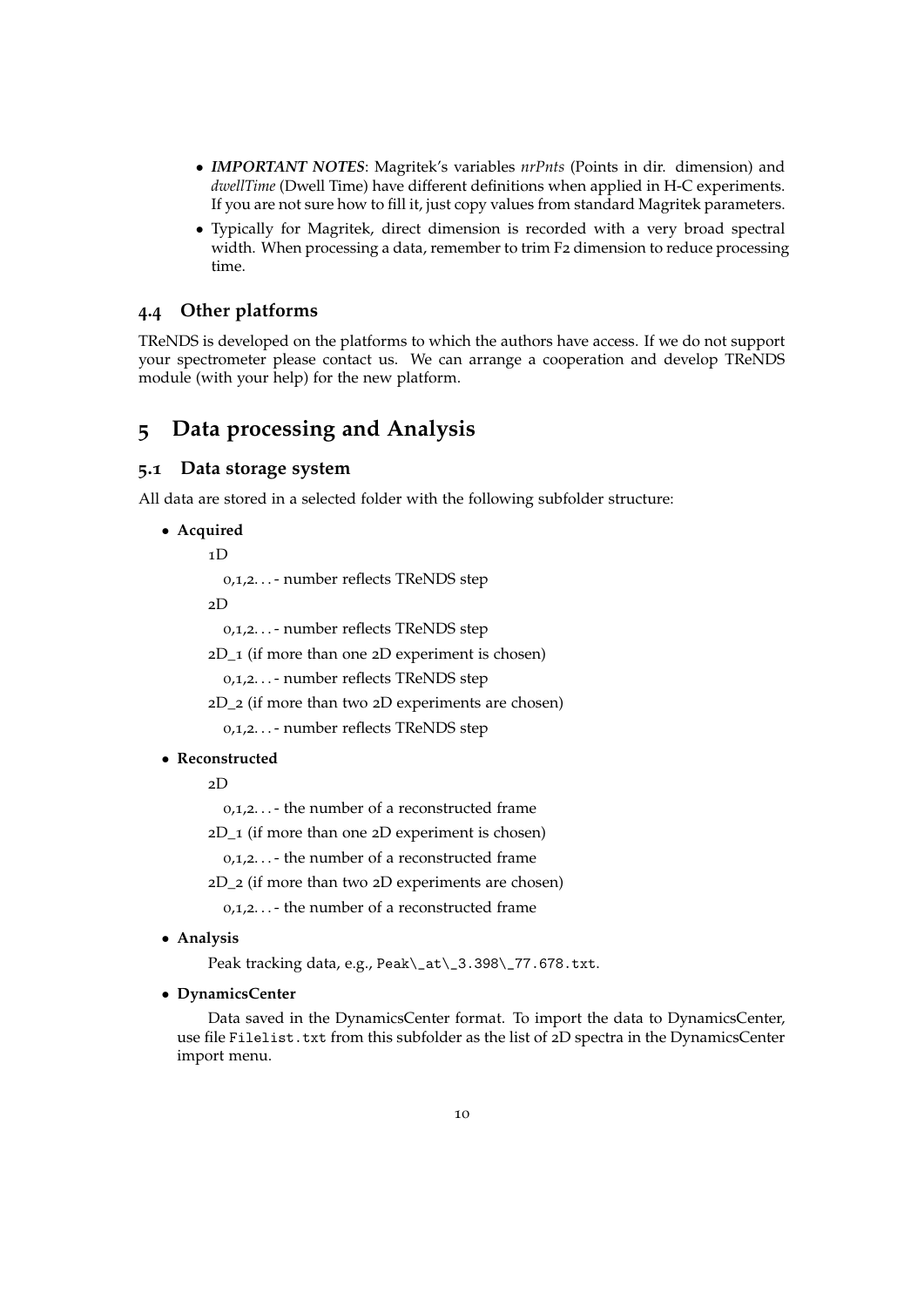

Figure 6: TReNDS processing GUI (before processing).

# **5.2 Processing**

### **5.2.1 MddNMR**

Processing is performed using Compressed Sensing algorithms (IST and IRLS) from MddNMR package. Please refer to MddNMR manual for details (<mddnmr.spektrino.com>). IST, being usually faster, can be the method of choice for on-the-fly reaction monitoring. However, IRLS can give better results for low sampling levels[[10](#page-16-8)].

By default, for Bruker and Agilent data the multi-threaded processing is used. A single-threaded standalone cssolver program is used for processing Magritek data on Windows.

# **5.2.2 Using GUI**

All the buttons and options in TReNDS have a tool-tip describing how to use it. Just hover the mouse pointer above the option to see it. Important points:

- Select a directory with the experimental data. If the folder contains previously measured data, they will be loaded together with the acquisition parameters.
- Set up all the processing parameters: frame size and frame "overlap", quadrature mode, algorithm, number of iterations, weighting, Fourier transform option, Virtual Echo and solvent filter. It is possible to trim the direct dimension. If the size of the full sampling grid is not set, it will be set to the maximum  $t_1$  index in the NUS schedule.
- Click *'Go!'* to process all data acquired so far.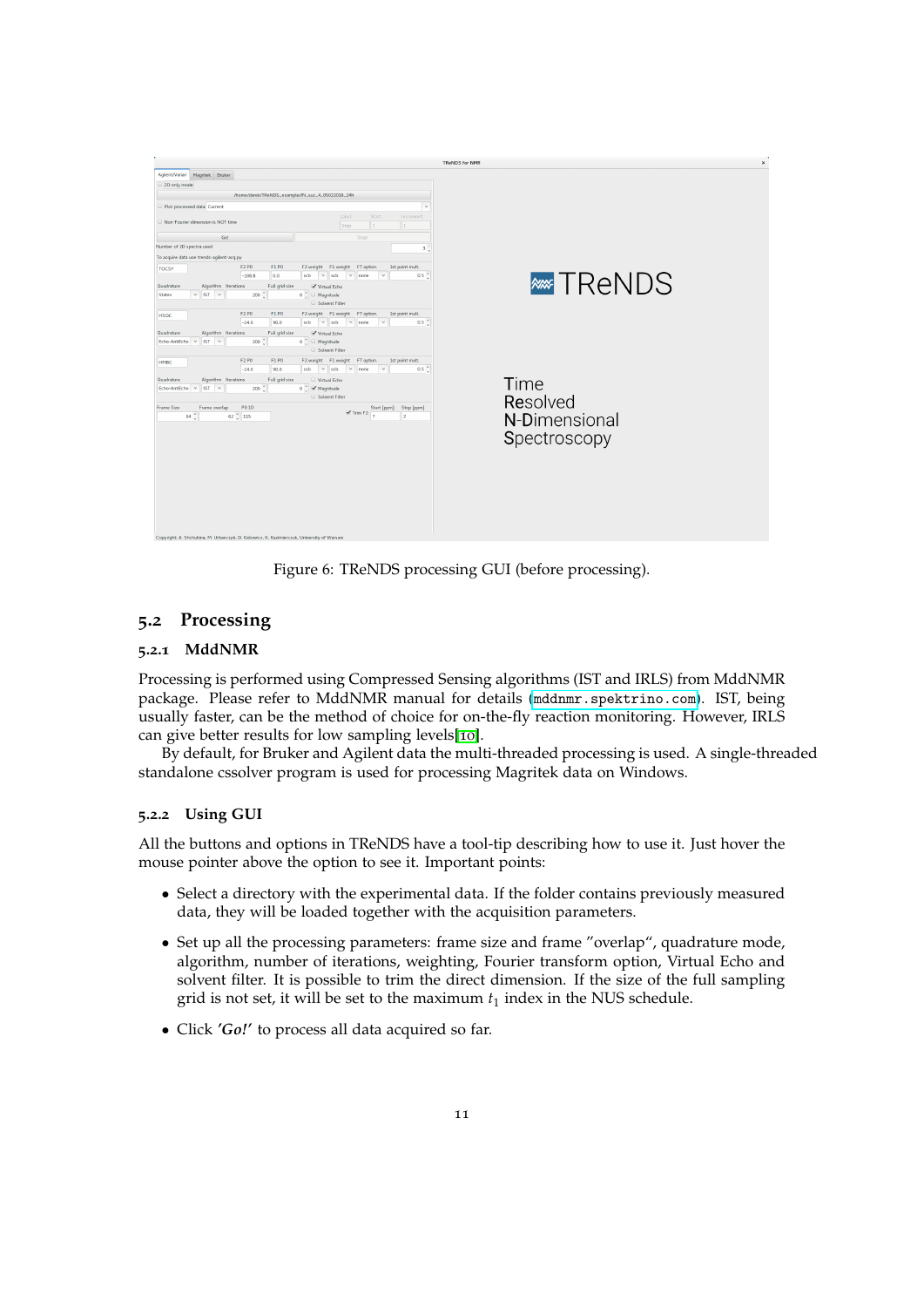

Figure 7: Data display in TReNDS - interleaved three 2D spectra and 1D

# **5.3 Data display**

A simple tool for display of spectra is included in TReNDSOnce first frame is processed, the appropriate spectra are displayed and controls for setting contour levels and a region of interest become active. Peak analysis is also possible.

The number of processed and displayed spectra is controlled by *Number of 2D spectra used* and 2D only mode buttons in the GUI. Axes of all spectra are synchronized and the same frame is displayed in all plots. The time corresponding to a middle of a frame is displayed above every plot.

#### **5.3.1 Display controls**

The slider *Frame No* allows to set the frame that is currently displayed. The maximum frame available corresponds to most recently processed subset of TR-NUS data.

Below the *Frame No* slider one can find slider and controllers of contour levels for a 2D display. One can set the display threshold (will be the same for positive and negative contours), the number of contour lines and ratio between them.

### **5.3.2 Zoom**

Set the bottom-left corner of the region to be zoomed in a 2D spectrum with the left mouse button click, and the top-right corner with the right button click. Then click button *'Zoom!'*. To restore the full view, click button *'Full!'*. Zoom is synchronized for all the spectra types, both 1D and 2D.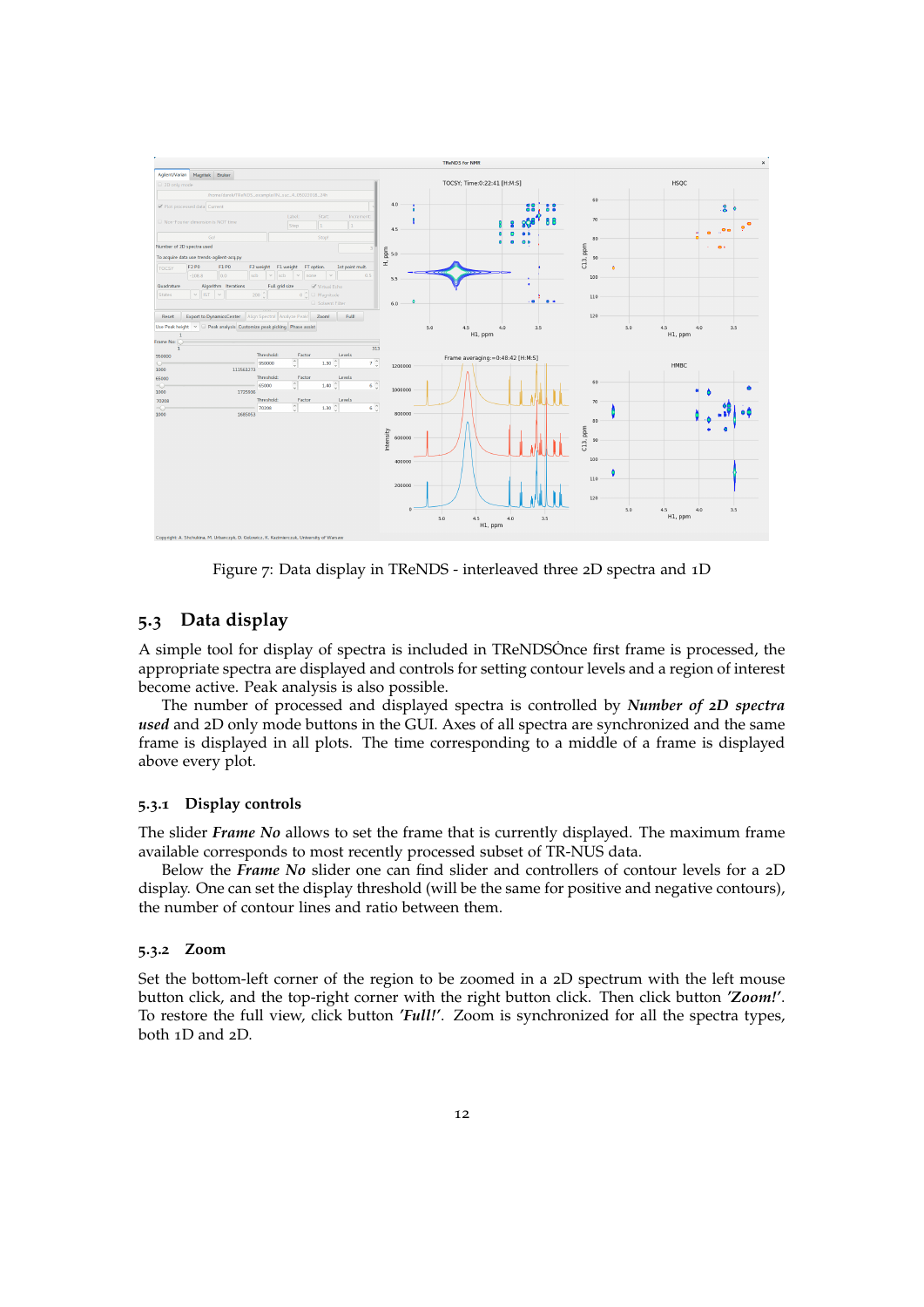### **5.3.3 Phase assist**

The zero-order phase correction can be adjusted using a *Phase assist* tool:

- Click *Phase assist*. The pop-up window will appear.
- Spectra for phasing are in separate tabs. Select appropriate spectrum.
- The contour level settings are passed from the main GUI and cannot be changed in *Phase assist*
- You can zoom spectrum in the same way as in the main GUI (*Zoom!* and *Full!* buttons)
- Select the peak for phasing by middle click. The vertical and horizontal 1D slices will appear.
- Adjust vertical scale by mouse scroll to see phase distortions
- Switch cursor mode from *Scroll zoom* to *Scroll phase*
- Adjust phase by scroll in both dimensions. You can adjust step to scroll more precisely
- When done, click *Exit & apply changes*. All frames will be recalculated with the new phase. This may take time.

### **5.3.4 Peak analysis**

- Make sure that *'Peak Analysis'* box is checked.
- Choose peak intensity analysis mode from the dropdown menu: *Fit peak*, *Use peak height*, *Integrate peak*.
- Adjust the display threshold level for the spectrum of interest.
- Select a peak in a 2D spectrum with the middle mouse button. The peak closest to the clicked point will be selected.
- Click button *'Analyze Peak'*. The program will track the peak along all the frames and, depending on the intensity analysis mode:

*Fit peak* with a Lorentzian, determining its position, height and width (FWHM). For groups of close peaks, the parameters defined in *Customize peak picking* are used to check the number of peaks with a "neighbour test": if a point is higher than its N neighbors, it is considered a peak, otherwise not.

*Use peak height* as a peak intensity without integration.

*Integrate peak* using numerical integration according to the box defined in *Customize peak picking*.

If the peak is not present in some of the frames, the software will perform the analysis only on those frame where the peak is present.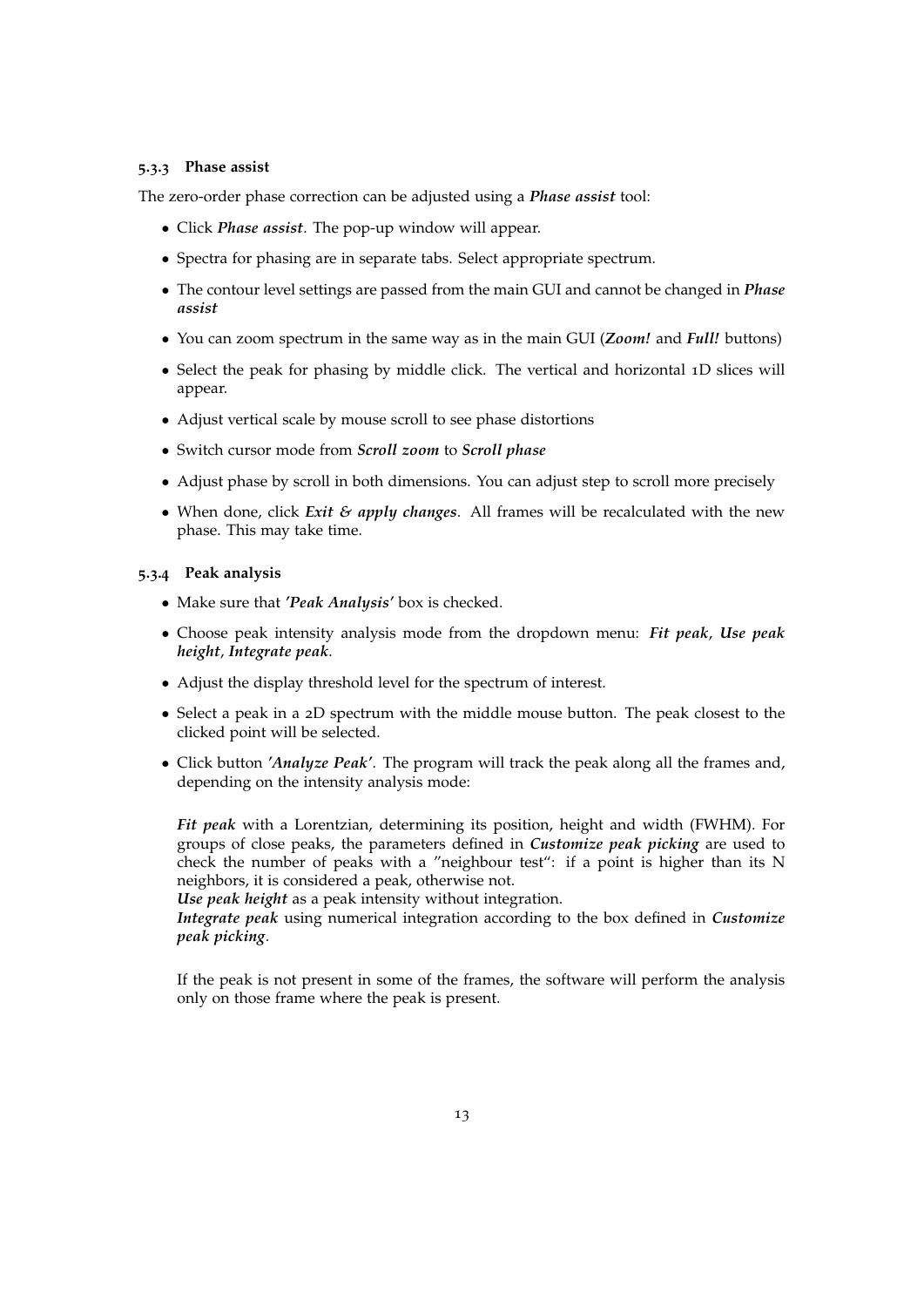

Figure 8: Peak intensity plot window

- When the software has carried out the analysis, a peak analysis window pops up. It has three tabs: the intensity/integral of the peak and the positions of the peak in the two dimensions (ppm scale). All the three values are shown as functions of time. You can fit the intensity/integral changes of the peak with functions corresponding to zero, first or second order kinetics, as well as choose the time scale units.
- If peak analysis is performed on the given data for the first time , subfolder **Analysis** will be created. A text file, e.g., Peak\_at\_3.398\_77.678.txt, with the intensity/integral function of time (written in the array form) will be generated in subfolder **Analysis**.

### **5.3.5 Aligning spectra**

- 1. Disable 'Peak Analysis mode'
- 2. Select a peak using middle click
- 3. Click 'Align Spectra'

### **5.3.6 Export to other software**

TReNDS allows to export spectra and peaklists to Bruker DynamicsCenter.To do so click *'Export to DynamicsCenter'*. Then, in the data folder, you will find DynamicsCentre subfolder with Filelist.txt which allows to import data directly to the DynamicsCenter.

All reconstructed frames are available in the nmrPipe format and can be found in subfolders of data directory: Reconstructed\2D\framenumber\MDD\Frame.proc. They can be opened by nmrDraw, ACD/Spectrus, MestReNova, Sparky and other software.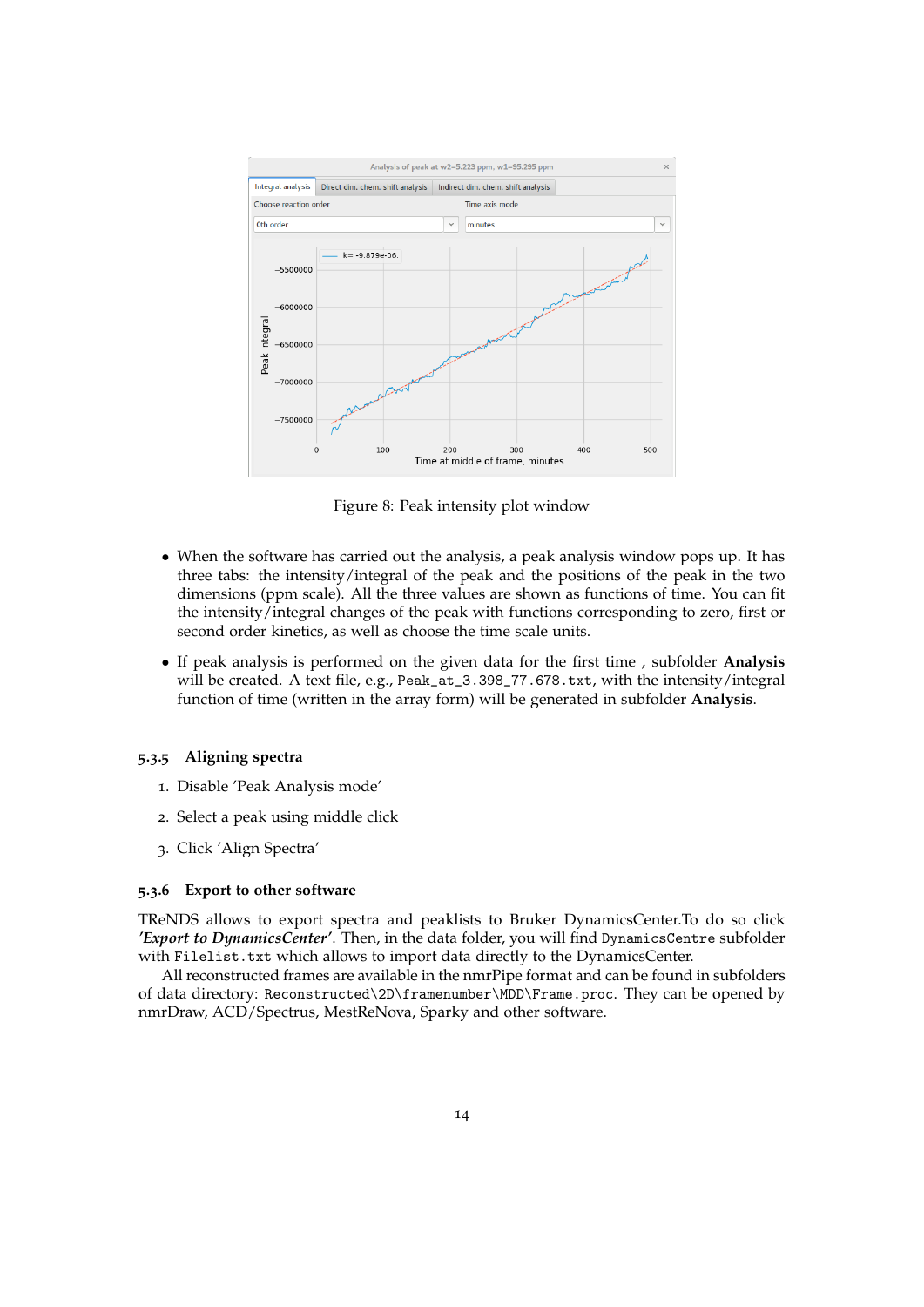# **6 Using TReNDS library in your own scripts**

Some of TReNDS functions can be used as a python functions.

### **6.1 VnmrJ acquisition control**

package TReND.send2vnmr allows to create python based scripts to control acquisition and processing in VnmrJ similarly to TopSpin python programming

To allow VnmrJ control from python first type listenon in VnmrJ command line: in python:

from TReND.send2vnmr import \*

Available commands are:

- 1. change\_exp(Number) Function sends a request to VnmrJ to change active directory in to jexpNumber
- 2. check\_if\_exp\_exists(Number): Checks if the experiment "expNumber" exists. If not creates it;
- 3. create interleave file structure(Directory, num of exp): Creates the folder structure for saving the data in Directory in TReNDS fashion
- 4. is\_idle(): Returns True if spectrometer is idle and False if is acquiring
- 5. go\_if\_idle(): activates the acquisition. Only when Idle;
- 6. wait\_for\_idle\_to\_go(): Runs go if idle if not idle checks the status every one second until idle and the runs go.
- 7. Run\_macro\_on\_idle(Macro): Runs any command when and only when Idle;
- 8. wait\_for\_idle\_to\_Macro(Macro): Runs Macro if idle if not idle checks the status every one second until idle and then runs Macro
- 9. Run\_macro(Macro): Runs any (Macro) command immediately
- 10. Save\_experiment(Directory):Saves the experiment in given directory
- 11. Interleaved\_acquisition(ExpTemplate,ExpRunning, Exp1D, WorkingDirectory, Steps, SchedulePath, framesize, NumOfExp):

Runs interleaved acquisition.

ExpTemplate Number of Exp where the 2D NUS template is

ExpRunning is a directory where the interleaved 2D nus will be run

Exp1D directory for 1D acquisition

WorkingDirectory: Path to directory where the acquired data will be save and can be accessed by the processing program

Steps: Number of elements in the loop.

NumOfExp Number of 2D experiments to interleave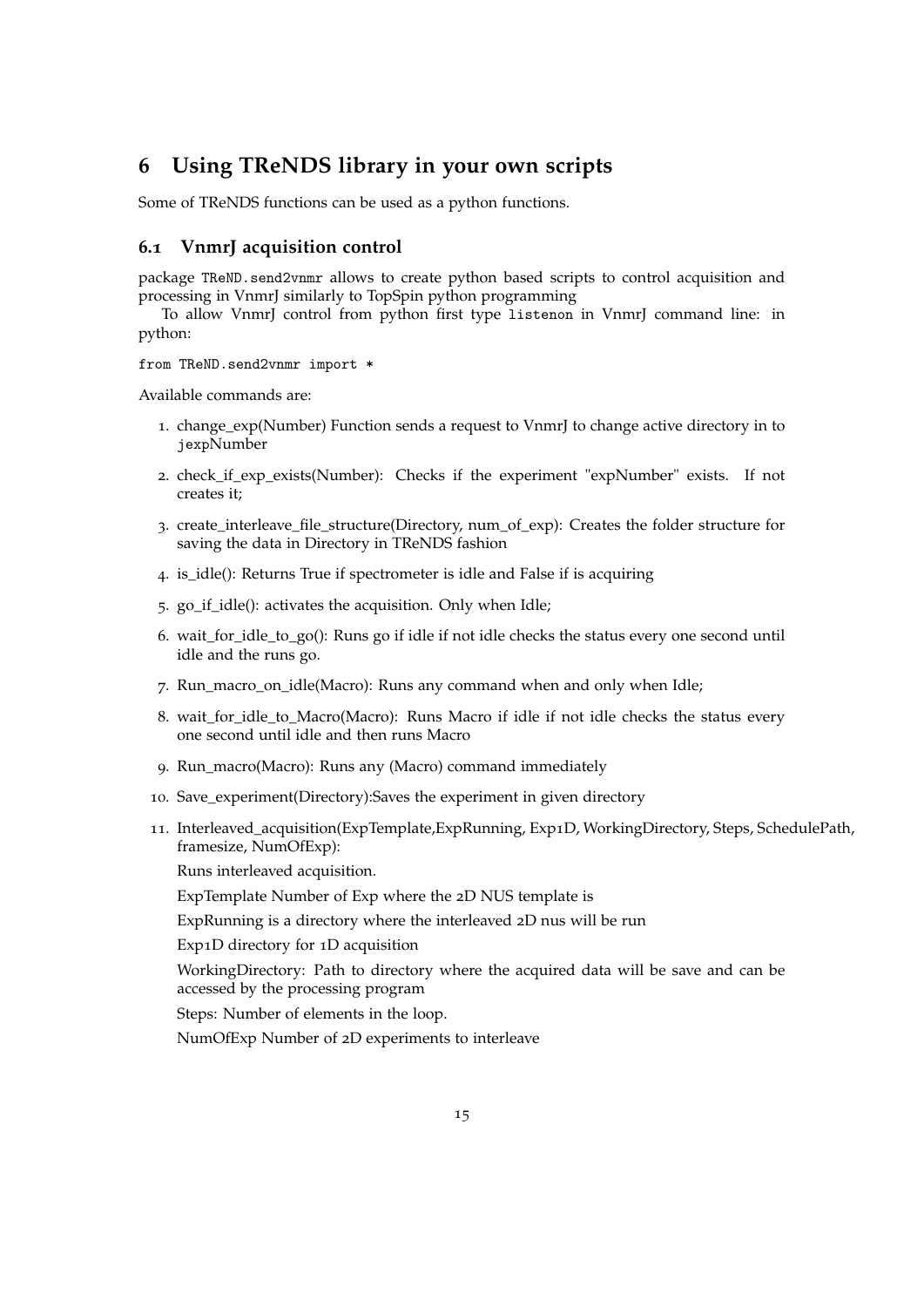**Example of acquisition script:** This example shows how to acquire data for Sweep Coherence Transfer (SCoT) experiment.

```
from TReND.send2vnmr import *
import shutil
import time
import os
import numpy as np
############# PARAMETERS TO SET##################################
SchedulePath = '/home/nmr700/timetab/IneptSweep.hdr_3' #Path for shedule of NUS for t1
GeneralPath = '/home/nmr700/IneptSweepNewSample_1/'
create_interleave_file_structure(GeneralPath)
SaveDir = GeneralPath + 'Acquired/2D/'
Steps = 512 #Number of Inept points to acquire (t1 point will be twice as big)
J_hc_start = 100 #Inept sweep start value
J_hc_stop = 200 #Inept sweep stop value
ExpTemplate = 2
ExpRunning = 3#############ACTUAL MACRO#######################################
J_hc_array=np.linspace(J_hc_start, J_hc_stop, Steps)
with open(SchedulePath) as f:
    schedule = f.readlines()
shutil.copy2(SchedulePath, SaveDir +'sampling.sch')
counter = 0;# INEPT sweep loop
for N in xrange(0, 2 * Steps - 1, 2):
    schedule_one_step(ExpTemplate, ExpRunning, N, schedule)
    wait_until_idle()
    change_exp(ExpRunning)
    Macro = '"j1xh = ' + str(J_hc_array[counter]) +'"'
    Run_macro_on_idle(Macro)
    go_if_idle()
    wait_until_idle()
    change_exp(ExpRunning)
    Save_experiment(SaveDir + str(counter) + '.fid')
    counter += 1
```
#### **6.2 Magritek to nmrglue**

Allows importin Magritek SpinsoleExpert data to nmrglue.

- read\_data( path ) Reads 2D spectrum from path and returns dictionary and data
- read\_data\_1d( path ) Reads 1D spectrum from path and returns dictionary and data

# **References**

<span id="page-15-0"></span><sup>[</sup>1] Maxim Mayzel, Joakim Rosenlöw, Linnéa Isaksson, and Vladislav Y Orekhov. Time-resolved multidimensional NMR with non-uniform sampling. *J. Biomol. NMR*, 58(2):129–139, 2014.